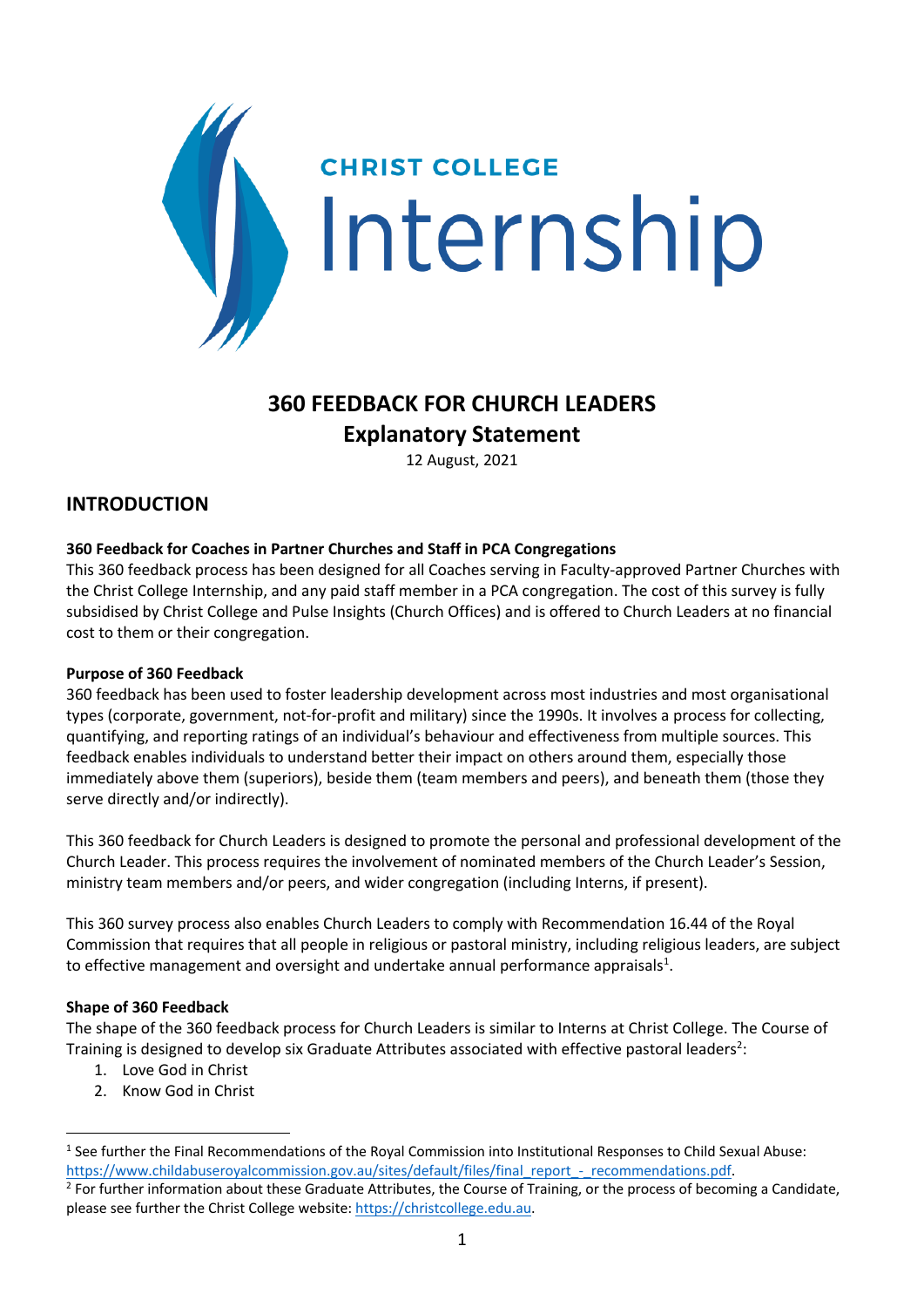- 3. Know self in Christ
- 4. Care for others like Christ
- 5. Lead the Church under Christ
- 6. Preach and teach Christ from the Scriptures

The 360 feedback survey developed for the Christ College Internship engages directly with five of these Graduate Attributes. 'Know God in Christ' is developed exclusively through classroom units and is therefore not assessed through the Internship. This 360 feedback process for Church Leaders is structured around these same Graduate Attributes.

#### **Frequency of 360 Feedback**

All Coaches in the Christ College Internship are required to complete this 360 feedback process once every calendar year. Staff in PCA congregations are welcome to use this same tool as often as once a year.

#### **360 Survey**

Data for the 360 feedback process is collected through a web-based survey managed by Pulse Insights (Church Offices). The survey consists of 50 multiple choice questions and 8 open-ended questions. The multiple choice questions are scored according to the following 7-point scale:

- 1 = Strongly Disagree
- 2 = Disagree
- 3 = Tend to Disagree
- 4 = Neither Agree nor Disagree
- 5 = Tend to Agree
- $6 = \text{Agree}$
- 7 = Strongly Agree

Raters should leave blank any questions they cannot answer, or have not seen sufficient evidence to answer (for example, questions relating to the Church Leader's family). They should allow 20-30 minutes to complete the survey on a computer or other internet-accessible device.

### **Confidentiality, Data Management and Reporting**

Data provided by individual raters will be de-identified, except for self-assessment data provided by the Church Leader. This is because the 360 report aggregates and reports ratings in two main groups:

- 1. Church Leader (1)
- 2. All Others (9)

The data collected by Pulse Insights will be stored safely and confidentially, and will remain the property of Pulse Insights. Individual reports will not be distributed to third parties. Aggregate and de-identified data summarising the 360 feedback of multiple unnamed Church Leaders may be reported to Christ College and/or Ministry and Mission to enable them to serve church leaders in the PCA more effectively.

Pulse Insights will distribute copies of the 360 report to the following stakeholders only:

- 1. Church Leader
- 2. Nominated Session Member

The Church Leader is permitted to share their report freely and without restriction. The Nominated Session Member is permitted to share the 360 report with all other members of Session only. If directed by a superior court of the Church (e.g. a presbytery), the Session may share this 360 report accordingly, but only under these circumstances.

Pulse Insights will **NOT** distribute 360 reports to Christ College, presbyteries, or Ministry and Mission. Although Coaches in the Internship are required to complete this 360 feedback process every year, the content of their 360 feedback is ultimately irrelevant to Christ College as Partner Churches and Coaches are assessed according to the content of their *PCNSW Church Health Survey* only. To ensure that all Coaches complete this process every year,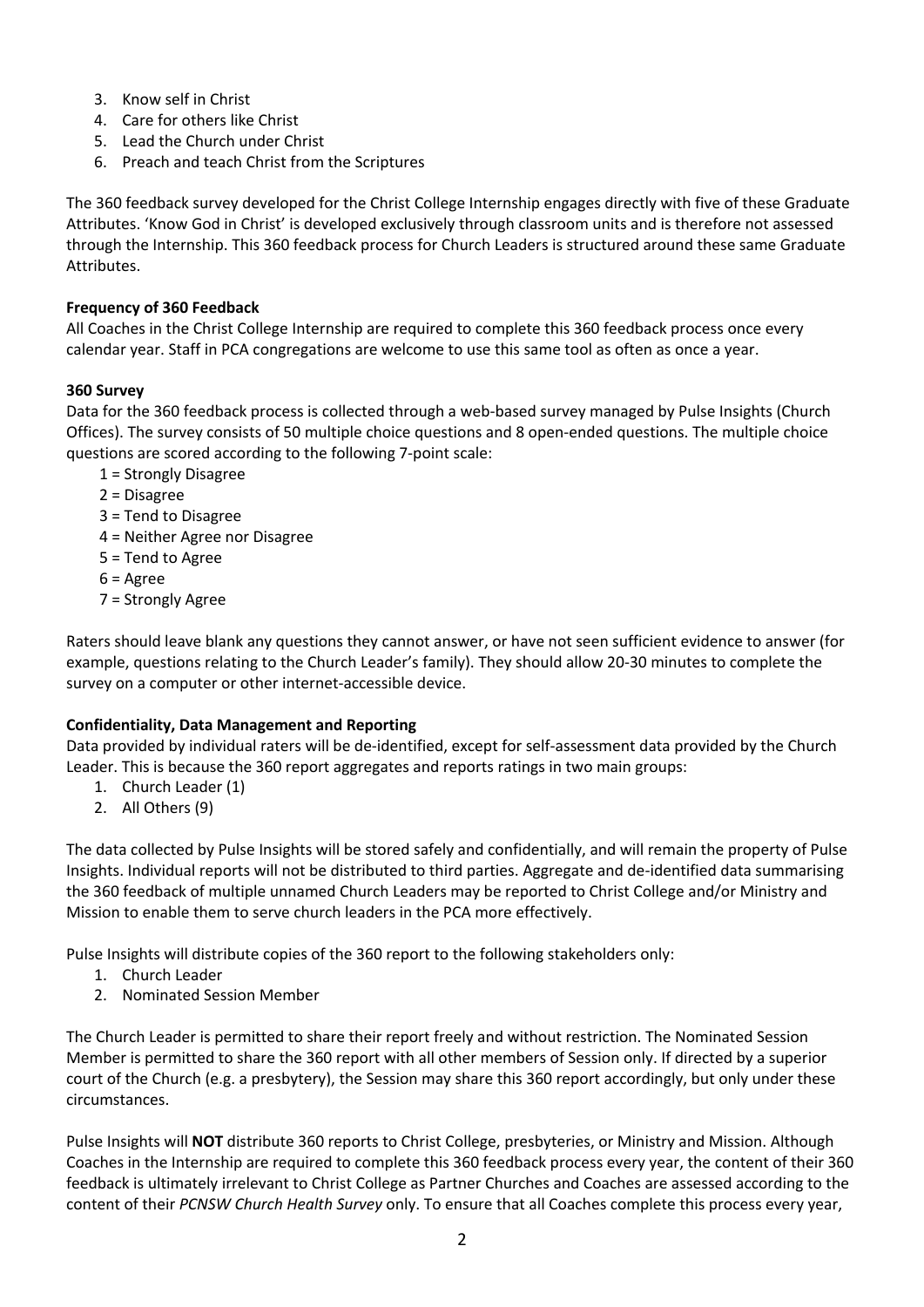as outlined in their signed Partner Church Application Form, a list of all participants who complete this 360 feedback will be emailed each year to the Director of Internships at Christ College.

# **360 FEEDBACK PROCESS**

The key steps in the 360 feedback process are summarised in Table 1 below.

|  |  |  | Table 1: Key Steps in the 360 Feedback Process |  |
|--|--|--|------------------------------------------------|--|
|  |  |  |                                                |  |

| <b>Process Step</b> |                             | <b>Responsibility</b> | <b>Budgeted Time</b> |
|---------------------|-----------------------------|-----------------------|----------------------|
| 1.                  | <b>Brief raters</b>         | Church Leader         | 2 weeks              |
| 2.                  | Complete surveys            | All raters            | 2 weeks              |
| 3.                  | Produce reports             | Pulse Insights        | 2 weeks              |
| 4.                  | Distribute reports          |                       |                      |
| 5.                  | Self assessment             | Church Leader         | 1 week               |
| 6.                  | Review meeting              |                       | 1 week               |
| 7.                  | <b>Identify SMART Goals</b> |                       | 1 week               |
| 8.                  | Thank raters                |                       |                      |
|                     |                             | <b>Total time</b>     | 9 weeks              |

There are 8 steps in this 360 feedback process that will take approximately 9 weeks to complete. This should allow sufficient time to organise raters, complete the survey, produce the report, reflect on and discuss the report, identify SMART Goals, and thank all raters. The rest of this paper provides a brief description of each step.

### **1. Brief Raters**

The Church Leader, in discussion with their Nominated Session Member, is responsible for identifying relevant raters who will complete the 360 feedback survey. A total of 10 raters (including the Church Leader) are required. A diverse range of people should be selected. At least two of these raters should be female. These raters should be familiar with the church and be drawn from the following broad groups:

- Elders (2)
- Peers/team members (3)
- Intern/s (if present) and other church members (4)

If the Church Leader is married, the Church Leader's spouse should be invited to participate as a rater within the category of 'peers/team members', given that some questions relate to the Church Leader's personal and family life.

If multiple 360 surveys are being completed during the same period, special care should be taken to ensure that the same people are not asked to serve as raters too often, especially regular church members.

The Church Leader will be responsible for briefing all raters about the 360 feedback purposes and process. It is recommended that a copy of this Explanatory Statement and sample 360 report be emailed to all raters.

The Church Leader is responsible for completing the supplied excel spreadsheet with the following rater details: name, relationship to Church Leader (e.g Elder, peer/team member, Intern/other church member), and email address. The Church Leader should then email this excel spreadsheet to lrutledge@pcnsw.org.au. The Church Leader is invited (but not required) to use any or all of the text in Figure 1 (next page) in their emails to prospective raters.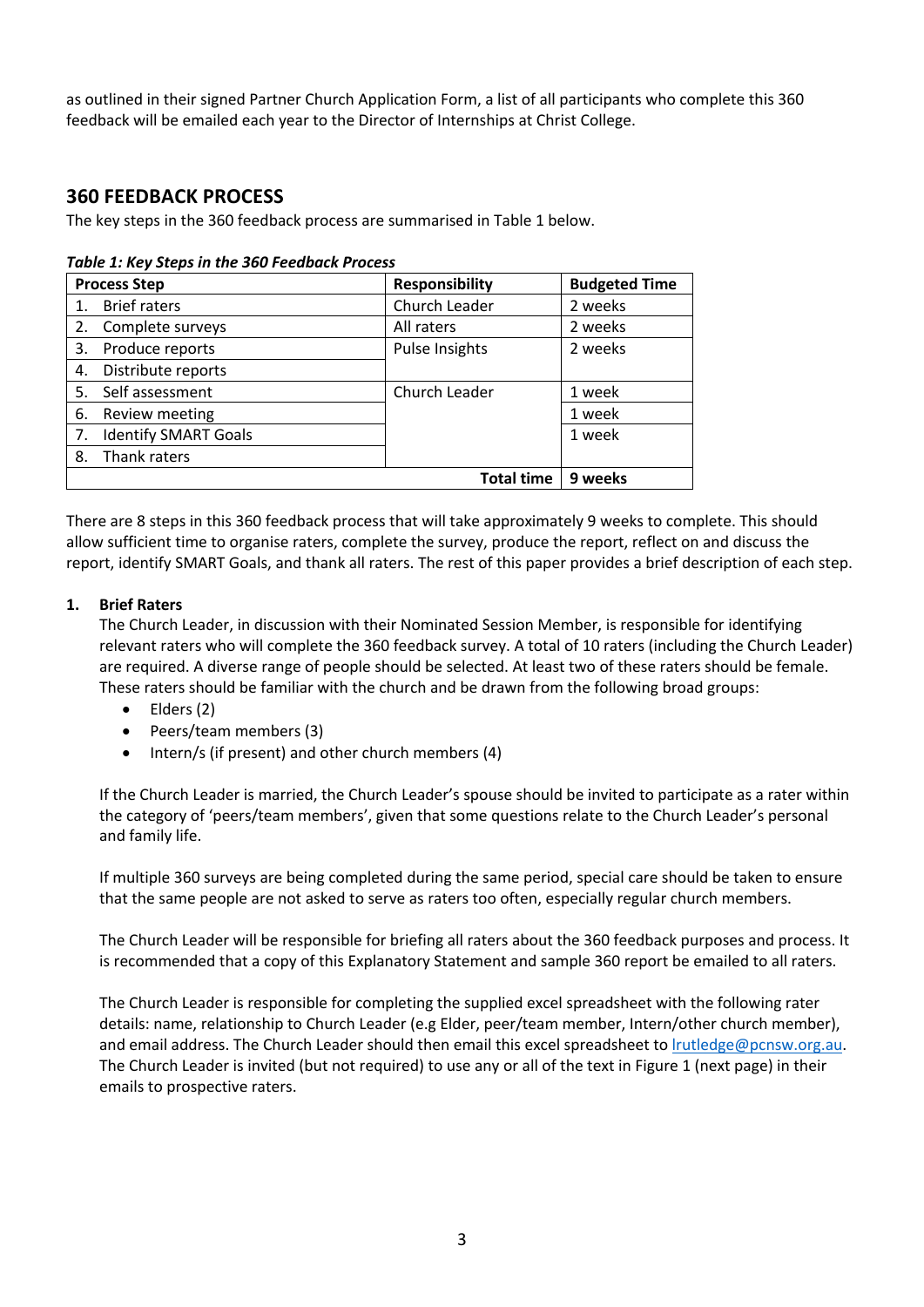### *Figure 1: Sample Invitation Email*

Subject: Invitation to complete a 360 feedback survey for my professional development

Dear <**rater's first name>**,

I would like to invite you to complete a confidential 360 feedback survey for my professional development.

The 360 survey should take 20-30 minutes to complete on your computer or other internet-accessible device. The survey consists of 50 multiple choice questions and 8 open-ended questions. The survey must be attempted in a single sitting.

Pulse Insights (Church Offices) will be responsible for managing the collection, analysis and reporting of data. A link to the web-based survey will be emailed to you by Pulse Insights. Your responses will be deidentified, except for data provided by me in my survey. This is because the 360 report aggregates and reports ratings in two main groups:

- 1. Church leader
- 2. Elders/peers/other church members

The data collected by Pulse Insights will be stored safely and confidentially, and will remain the property of Pulse Insights. Individual reports will not be distributed to third parties.

For further information about this 360 feedback survey, please see the attached Explanatory Statement and sample 360 report.

**Can you please confirm whether you can complete this survey by sending me a quick reply email.**

Sincerely,

**<Church Leader's full name>**

### **2. Complete Surveys**

Pulse Insights will be responsible for distributing the web-based survey to all raters via email. The survey should take 20-30 minutes to complete and must be attempted in a single sitting. Raters should leave blank any questions they cannot answer, or have not seen sufficient evidence to answer (for example, questions relating to the Church Leader's family).

### **3. Produce Reports**

Pulse Insights will analyse the data and produce the 360 reports.

### **4. Distribute Reports**

Pulse Insights will distribute copies of the 360 report to the following stakeholders only:

- a) Church Leader
- b) Nominated Session Member

### **5. Self Assessment**

The Church Leader should have approximately one week to reflect on their 360 report before meeting with their Nominated Session Member (next step). It is common for ratees to experience strong emotional reactions on their first engagement with their report. For this reason, it is recommended strongly that the Church Leader works through an intentional process of self-reflection to help them develop a balanced and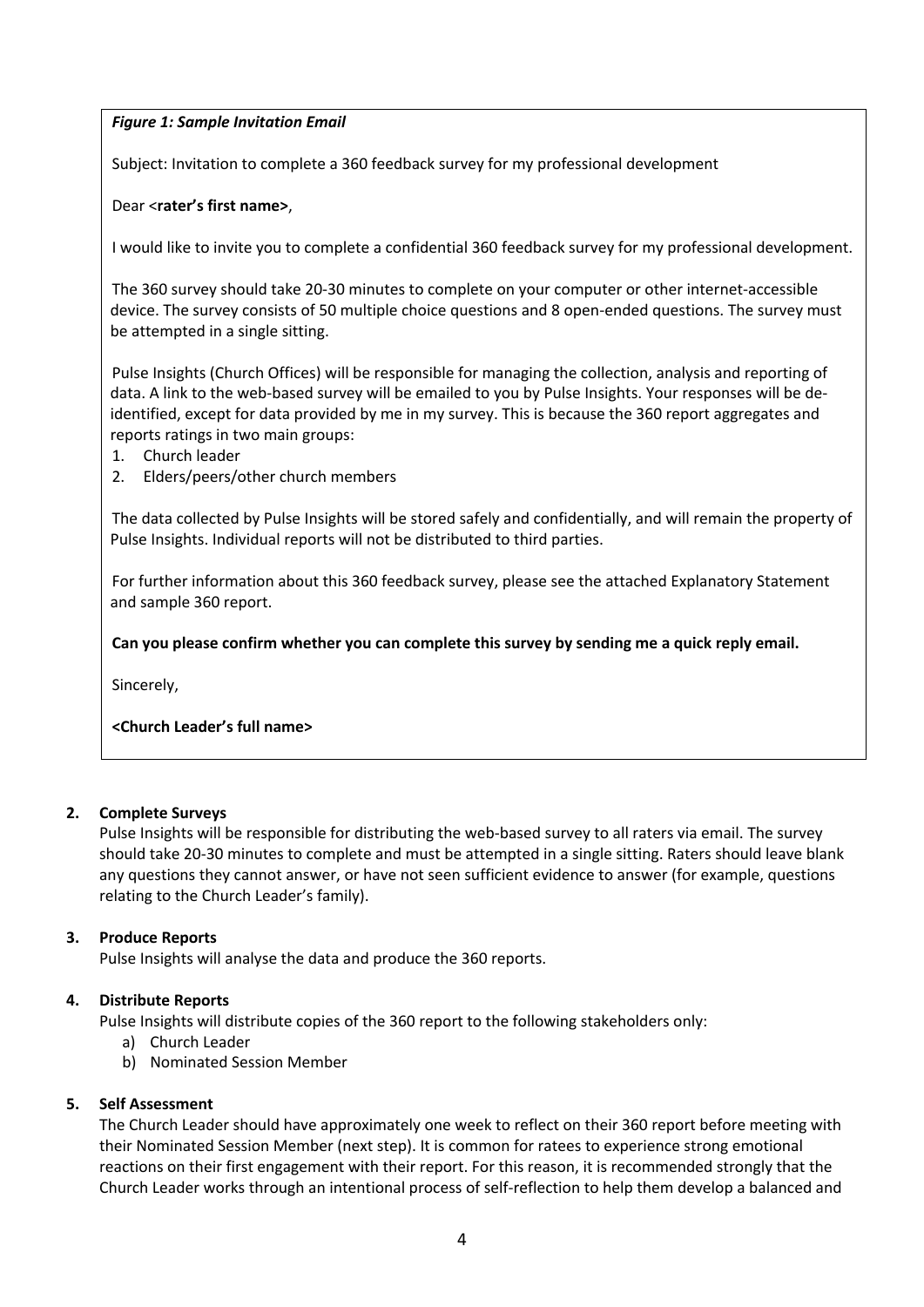critical view of themselves and their report. A list of recommended questions for prayerful reflection by the Church Leader, and subsequent discussion with the Nominated Session Member, is found in Appendix 1.

Major differences between the numerical scores of the Church Leader and other raters could point to a difference in perception of particular issues only, or a difference in perception of the rating process generally (for example, the Church Leader may have a more pessimistic view of themselves across all categories compared to others). For this reason, the comments from raters should be looked at very closely. The recommended questions for prayerful reflection in Appendix 1 are designed to help the Church Leader and Nominated Session Member review critically, and respond appropriately to, feedback received from the 360 report.

### **6. Review Meeting**

The Church Leader is responsible for organising at least one review meeting with their Nominated Session Member approximately one week after they receive their 360 report. This should allow them enough time to complete an initial self-assessment. The aim of this review meeting is for the Church Leader to:

- a) Share their initial reflections on their 360 report with their Nominated Session Member;
- b) Engage with further reflections from their Nominated Session Member;
- c) Agree on up to five SMART Goals they will work on over the next 6 to 12 months; and
- d) Agree on how the Session and/or other leaders could assist them with these changes.

If additional time is required to talk about these matters, further meetings should be organised.

*Note: some Church Leaders have recommended that this review process works better when a second member of Session is involved so multiple and complementary perspectives can be shared.* 

### **7. Identify SMART Goals**

The Church Leader should draft up to five SMART Goals in response to their 360 feedback (see further the template in Appendix 2). These SMART Goals do not need to be entirely new. They may build upon, reaffirm, or even repeat previously agreed goals.

These SMART Goals should not be focused entirely on responding to opportunity areas or perceived deficits. Areas of strength can and should be developed further into areas of excellence. The shape of the Church Leader's current role, along with the opportunities and constraints accompanying this role, should also be considered.

The Church Leader should begin this process during their self-assessment, and be ready to discuss and refine their SMART Goals during their meeting/s with their Nominated Session Member. These SMART Goals should then shape future developmental conversations between the Church Leader and their Session over the next 6 to 12 months.

### **8. Thank Raters**

The final step in this process is for the Church Leader to thank all raters who participated in this 360 feedback process. This can be accomplished through a simple email.

It is recommended strongly that the Church Leader reports back to all raters a short summary of what they learned from their 360 feedback (e.g. one or two sentences). They should also provide a short summary of the major changes they will make to develop into a more effective church leader. This will assure raters that their collective views were heard and contributed to a meaningful and productive process. It will also increase the probability that these same raters will be willing to participate in a future 360 feedback survey.

The Church Leader is invited (but not required) to use any or all of the text in Figure 2 (below) when thanking their raters: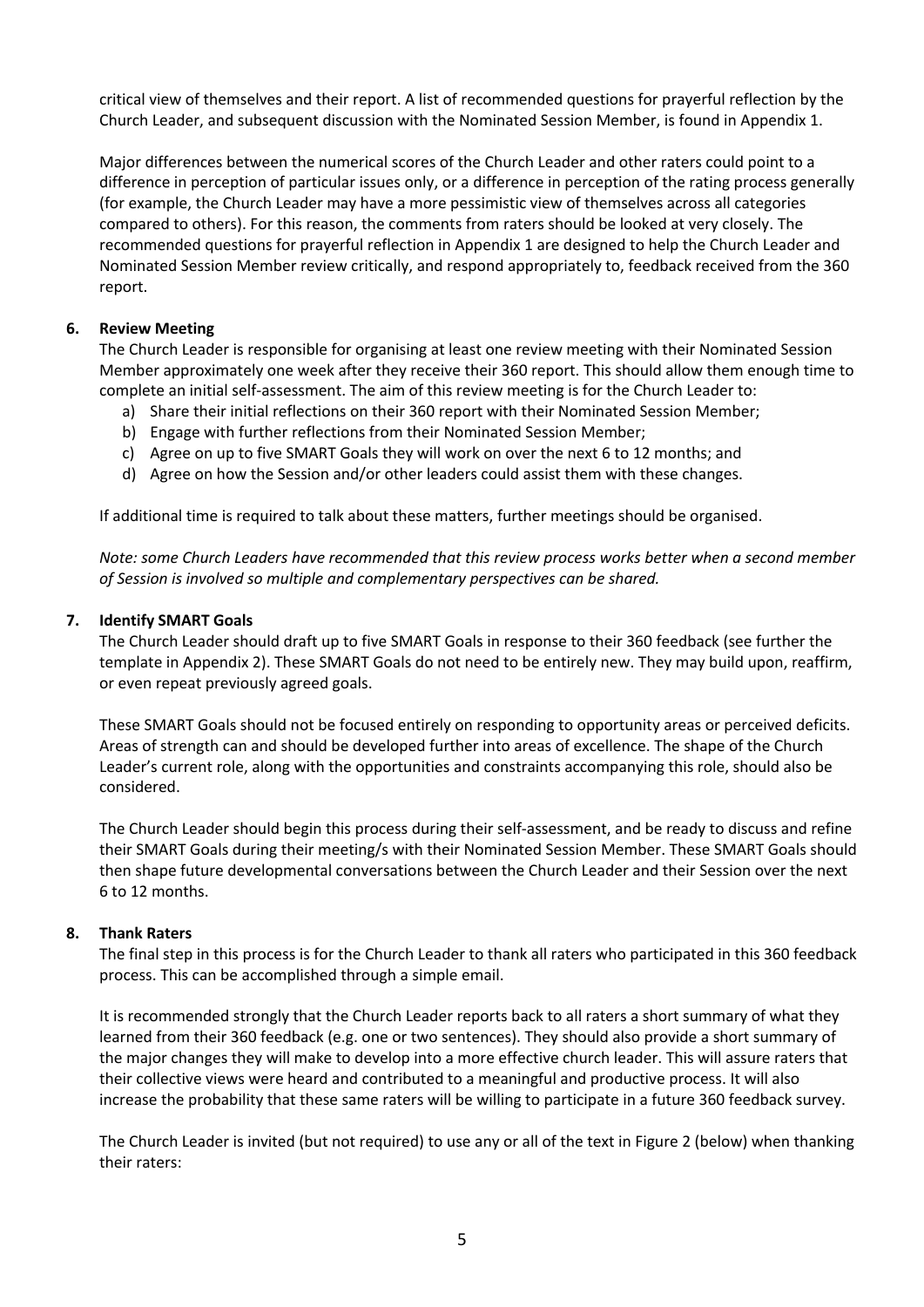### *Figure 2: Sample Thank You Email*

Subject: Thanks for your 360 Feedback!

Dear Raters,

Thank you for completing a 360 feedback survey for me.

I have received my 360 feedback report and discussed it with a member of our Session.

I learned from your collective feedback that…**<insert a one or two sentence summary>.**

As a result of your feedback, I will…**<insert a one or two sentence summary>.**

Thanks again for your valuable feedback.

Sincerely,

**<Church Leader's full name>**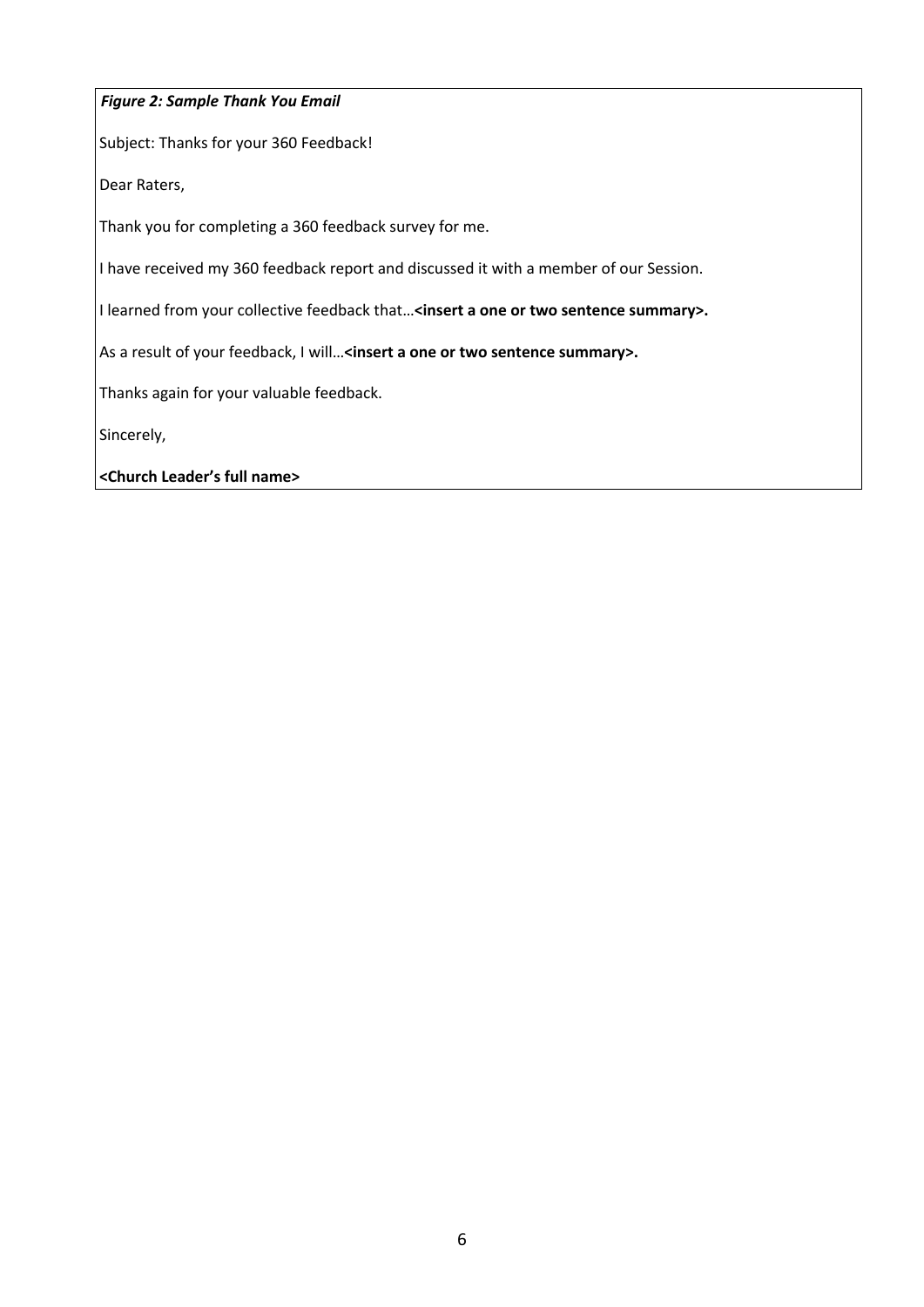# **APPENDIX 1: SUGGESTED REFLECTION AND DISCUSSION QUESTIONS**

- 1. How did the findings of this 360 survey impact on you emotionally?
- 2. Based on their written comments at the end of the report, what do you believe raters in your church are most grateful for in relation to you?
- 3. Based on the section Overall Graduate Attribute Ratings (page 3), which Graduate Attributes are you *most* developed in?
- 4. If you completed this survey last year, in which Graduate Attributes (page 3) did you improve the most over the last 12 months? Why might this be?
- 5. Based on the section Strength Areas (page 5), what are your highest clear strengths?
- 6. Based on their written comments at the end of the report, what do you perceive are the particular concerns or frustrations of raters in your church in relation to you?
- 7. Based on the section Overall Graduate Attribute Ratings (page 3), which Graduate Attributes are you *least* developed in?
- 8. If you completed this survey last year, in which Graduate Attributes (page 3) did you improve the least over the last 12 months? Why might this be?
- 9. Based on the section Development Opportunity Areas (page 6), what are your highest development opportunities?
- 10. The tables showing your highest relative strengths (page 5) and highest blind spots (page 6) identify areas where there was the greatest difference between your self-assessment and the assessment of all others. How do you make sense of these differences?
- 11. Reflect prayerfully on the suggested changes raters identified at the end of the report, as well as throughout the report. What major themes can you identify?
- *12.* What possible SMART Goals could you work on over the next 6 to 12 months to develop into a more effective church leader? *Note: your SMART Goals do not need to be entirely new. They can build upon, reaffirm, or even repeat previously agreed goals. These SMART Goals should not be focused entirely on responding to opportunity areas or perceived deficits. Areas of strength can and should be developed further into areas of excellence. You should also reflect on the shape of your current role and the opportunities and constraints this role creates for you.*
- 13. What conditions would you need to cultivate over the next 6 to 12 months to support these SMART Goals, as well as your general flourishing in Christ in all of life?
- 14. In what ways could your Session and/or other relevant leaders assist you with these SMART Goals over the next 6 to 12 months?